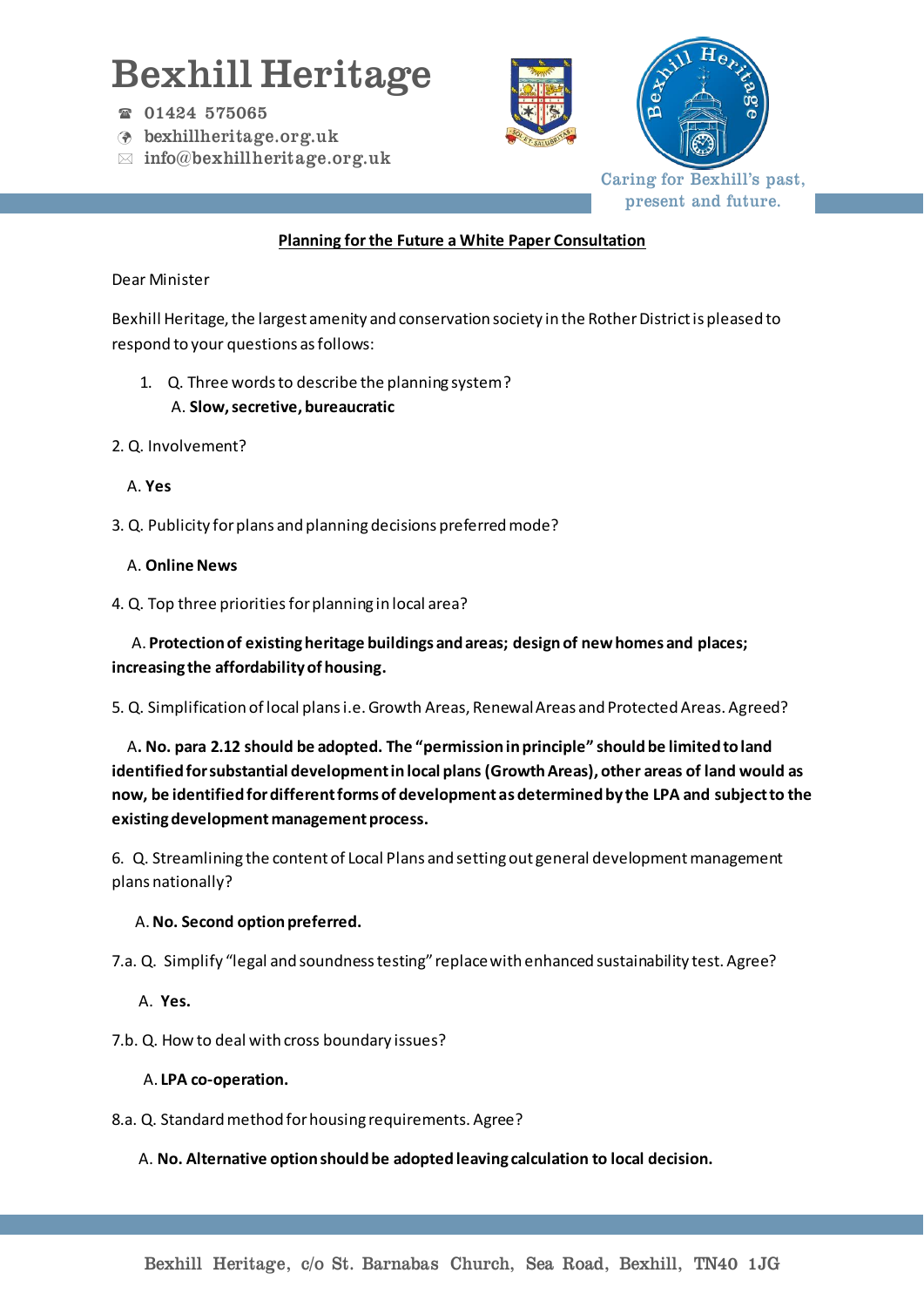8.b. Q. Affordability and extent of urban areas to be included as an indication of quantity of development to be accommodated. Agree?

## A. **Yes together with all other relevant factors.**

9.a. Q. Automatic outline permission for areas identified for substantial development (pacgrowth areas). Agree?

A. **Yes.**

9.b. Q. Agree with proposals for consent arrangements for Renewal Areas?

A. **No.** 

9.c. Q. Case for new settlements. Agree?

A. **Yes.**

10. Q. Decision making faster and more certain. Agree?

A. **Yes.**

11. Q. Accessible web–based Local Plans? Agree?

A. **Yes.**

12. Q. Twenty month time scale for production of Local Plans. Agree?

A. **Yes.**

13.a. Q. Neighbourhood Plans to be retained. Agree?

A. **Yes.**

13. b. Q. Improve Neighbourhood Plan process, digital tools and reflecting community preferences about design. Agree?

A. **Yes.**

14. Q. Stronger emphasis on "buildout", involvement of variety of builders. Agree?

A. **Yes.**

15. Q. What do you think about the design of recent new development in your area?

# A. **Ugly or poorly designed.**

16. Q. What is your priority for sustainability locally?

A. **Less reliance on cars.**

17. Q. Expect locally produced Design Guides with community involvement to supplement National Design Guides and Codes. Agree?

A. **Yes.**